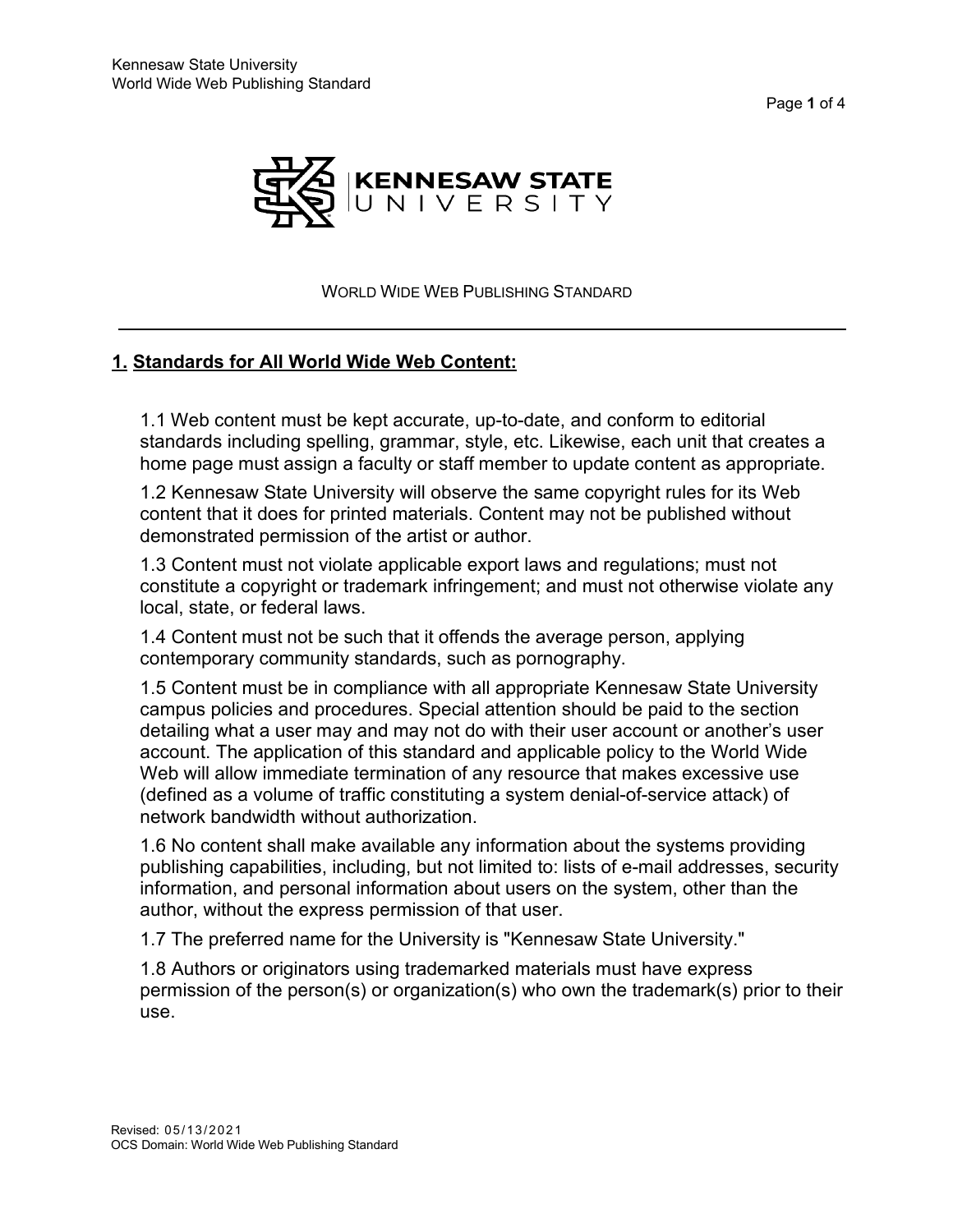1.9 Authors or originators using photos and images may need the permission of not only the person or organization who owns the photo, but also from any individuals or persons included in the image.

1.10 Any use of other copyrighted material must have the express written permission of the person or organization that owns the copyright. The University reserves the right to require proof of such written permission and to remove the material if that proof cannot be produced.

1.11 All Official University Pages and Unofficial University Pages hosted on [www.kennesaw.edu m](http://www.kennesaw.edu/)ust meet the American**s** with Disabilities Act (ADA) standards through LIFT text transcoding.

# **2. Official University Pages - The following are in addition to the Standards for all WWW Pages:**

2.1 Standards for All Official (Home and Ancillary) Pages:\*

2.1.1 University Information Technology Services in cooperation with the Office of Strategic Communications and Marketing will designate all Official Home Pages.

2.1.2 In order to ensure a degree of continuity, maintain a consistent image, and increase usage of content published by KSU, the rights are reserved to monitor and review the Official University Pages for the University's schools, departments, and all major divisions. The Office of Strategic Communications and Marketing should approve photographs not taken by the Kennesaw State photographers prior to publication.

2.1.3 Student Organizations may create web content that must be approved by the Administrative Coordinator of Registered Student Organizations. This content must be linked to an appropriate web page managed by the Office of Student Activities. The University sponsor of each organization should periodically review the content of the student organization's web page. Student organization pages are considered ancillary pages and will be published on a space available basis.

2.2 Additional Standards for Official Home Pages:\*

These standards are in addition to Section 2.1 of Appendix B. The Office of Strategic Communications and Marketing will provide preferred "templates" combining appropriate style, graphics and icons to be used on official pages so that the institution maintains a visually cohesive image. Strategic Communications and Marketing will maintain a complete list of the responsible developers and work closely with each to ensure that information is accurate and timely.

2.2.1 Official Home Pages must have at least one link back to the Kennesaw State University Home Page.

2.2.2 Official Home Pages must contain a readily apparent generic e-mail contact address or link to the appropriate address of the author or other person responsible for placing information on the Web.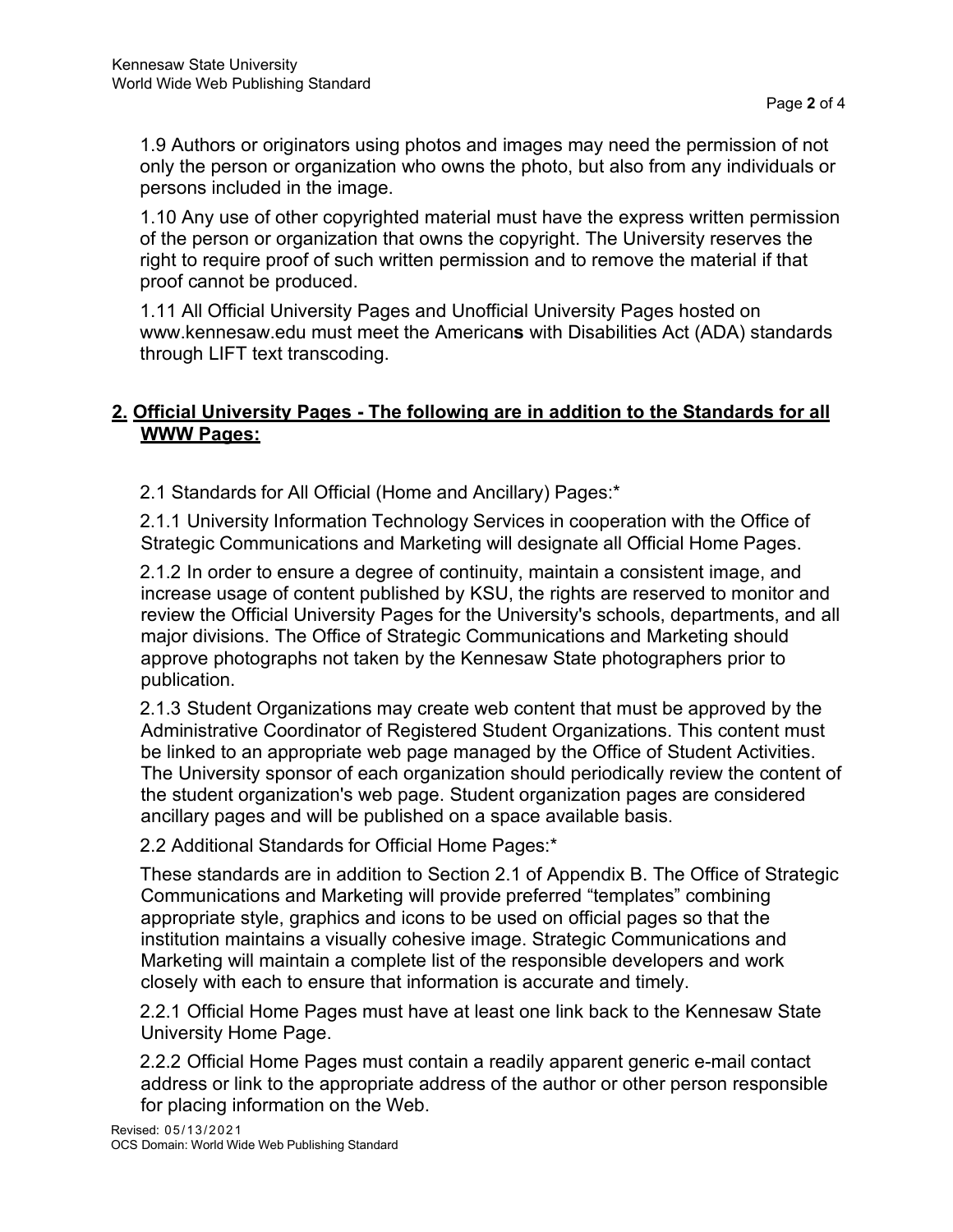2.2.3 Official Home Pages representing an administrative unit must have the approval of the unit head. Once the content is completed, the Office of Strategic Communications and Marketing must be contacted for editing and suggested design modifications. When both parties agree upon such changes, the content may be added to the server in the appropriate category area. (If the Office of Strategic Communications and Marketing and the unit cannot agree on the recommended changes, the issue should be submitted to the Information Technology Advisory Committee for resolution.)

## **3. Unofficial "Courtesy" University Pages - The following are in addition to Section 1, Standards for All WWW Pages:**

3.1 The e-mail address or a readily apparent link back to the appropriate address of the author or other person responsible for publishing content on the World Wide Web shall be displayed on each page.

3.2 Any content discovered in violation of the Policies and**/or** Standards shall be subject to immediate removal from the Network, including but not limited to, the possible removal of the individual account from the system.

3.3 The use of official University graphics, including, but not limited to, logos, seals, or other identifying marks is prohibited on unofficial pages.

3.4. Student pages should not be directly linked from official University web pages. Individual departments may elect to provide an index of student pages if the following disclaimer appears prior to the index: "The information contained on student web pages represents the opinions, values and viewpoint of the student and not necessarily that of KSU. The student takes full responsibility for the information presented."

## **4. Resources through University Information Technology Services at Kennesaw State University will provide the following resources for electronic publishing via the World Wide Web:**

4.1 University Information Technology Services will provide the ability for faculty to publish content on the World Wide Web. The content of these pages must comply with the above standards and must be contained in each user's home directory in the OmniUpdate FacultyWeb system. University Information Technology Services will provide this resource to faculty on a server that complies with production level maintenance and security.

4.2 University Information Technology Services will provide the ability for students to publish content on the World Wide Web. The content of these pages must comply with the above standards and must be contained in each group's designated